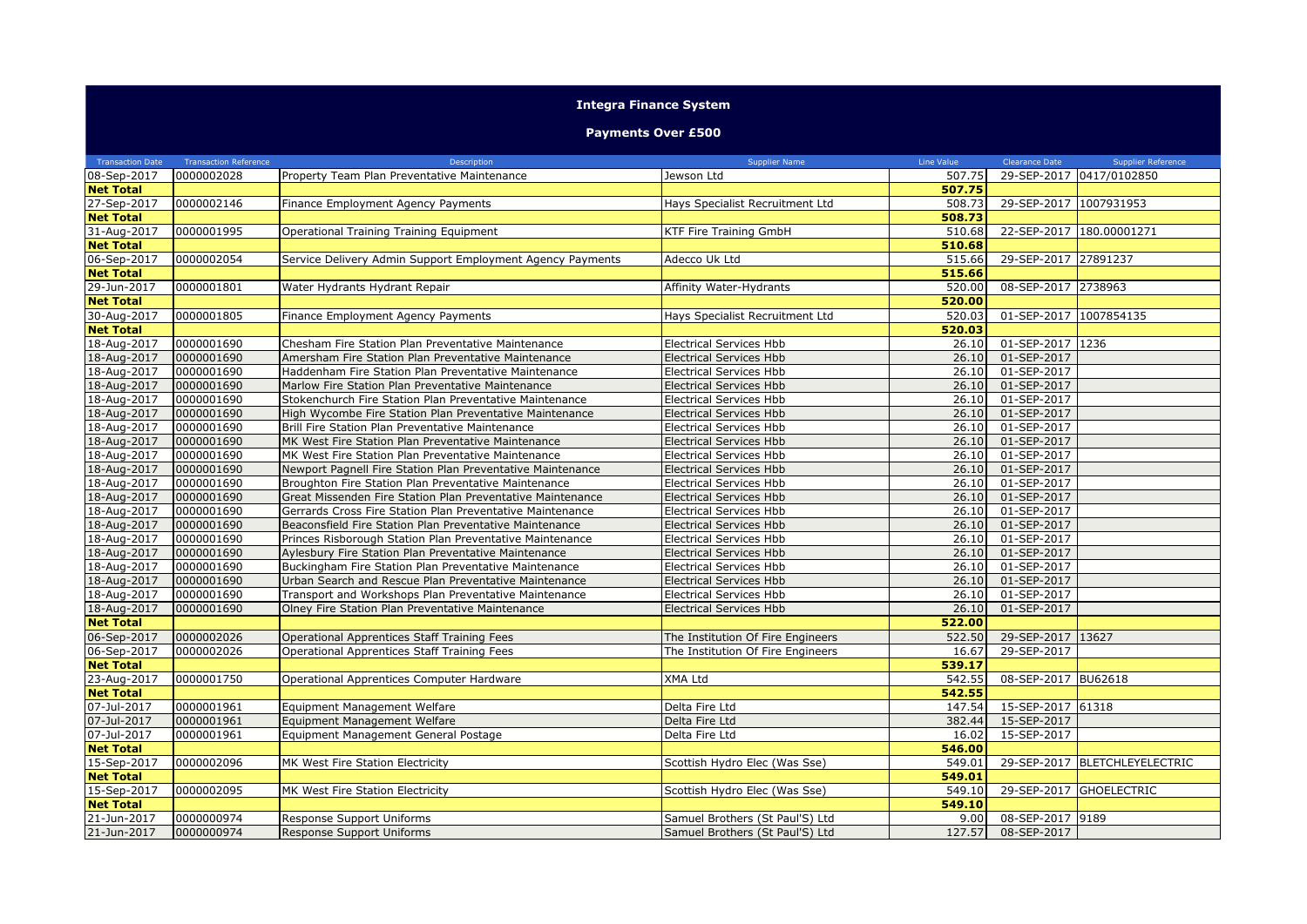| 21-Jun-2017      | 0000000974 | Response Support Uniforms                                 | Samuel Brothers (St Paul'S) Ltd | 37.64  | 08-SEP-2017             |                            |
|------------------|------------|-----------------------------------------------------------|---------------------------------|--------|-------------------------|----------------------------|
| 21-Jun-2017      | 0000000974 | Response Support Uniforms                                 | Samuel Brothers (St Paul'S) Ltd | 375.00 | 08-SEP-2017             |                            |
| <b>Net Total</b> |            |                                                           |                                 | 549.21 |                         |                            |
| 25-Sep-2017      | 0000002159 | Beaconsfield Fire Station Metered Charges - Water         | Castle Water                    | 550.55 | 29-SEP-2017 629852      |                            |
| <b>Net Total</b> |            |                                                           |                                 | 550.55 |                         |                            |
| 15-Aug-2017      | 0000001863 | Transport and Workshops Car Leasing                       | Lex Autolease Ltd               | 609.81 | 08-SEP-2017 TNIN061144  |                            |
| <b>Net Total</b> |            |                                                           |                                 | 609.81 |                         |                            |
| 15-Aug-2017      | 0000001730 | Senior Management Team Subs Professional/Nat Bodies       | Fire Protection Association Ltd | 565.00 |                         | 01-SEP-2017 00028872-17/18 |
| <b>Net Total</b> |            |                                                           |                                 | 565.00 |                         |                            |
| 12-Jun-2017      | 0000001868 | Equipment Management Protective Clothing                  | Jolly Safety Equipment Ltd      | 623.00 |                         | 08-SEP-2017 UK-17-0000175  |
| <b>Net Total</b> |            |                                                           |                                 | 623.00 |                         |                            |
| 15-Sep-2017      | 0000002091 | High Wycombe Fire Station Electricity                     | Scottish Hydro Elec (Was Sse)   | 624.50 |                         | 29-SEP-2017 HWYELECTRIC    |
| <b>Net Total</b> |            |                                                           |                                 | 624.50 |                         |                            |
| 16-Aug-2017      | 0000001714 | Service Delivery Admin Support Employment Agency Payments | Adecco Uk Ltd                   | 646.76 | 01-SEP-2017 27871852    |                            |
| <b>Net Total</b> |            |                                                           |                                 | 646.76 |                         |                            |
| 23-Aug-2017      | 0000002056 | Service Delivery Admin Support Employment Agency Payments | Adecco Uk Ltd                   | 646.76 | 29-SEP-2017 27878618    |                            |
| <b>Net Total</b> |            |                                                           |                                 | 646.76 |                         |                            |
| 15-Sep-2017      | 0000002087 | Gerrards Cross Fire Station Electricity                   | Scottish Hydro Elec (Was Sse)   | 671.94 |                         | 29-SEP-2017 GEXELECTRIC    |
| <b>Net Total</b> |            |                                                           |                                 | 671.94 |                         |                            |
| 15-Sep-2017      | 0000002098 | Winslow Fire Station Electricity                          | Scottish Hydro Elec (Was Sse)   | 672.74 | 29-SEP-2017 WINSLOW     |                            |
| <b>Net Total</b> |            |                                                           |                                 | 672.74 |                         |                            |
| 07-Aug-2017      | 0000001656 | Transport and Workshops Spares for Red Fleet              | Ats Euromaster Limited          | 1.24   | 01-SEP-2017 A2560413450 |                            |
| 07-Aug-2017      | 0000001656 | Transport and Workshops Spares for Red Fleet              | Ats Euromaster Limited          | 667.48 | $01 - SEP - 2017$       |                            |
| 07-Aug-2017      | 0000001656 | Transport and Workshops Spares for Red Fleet              | Ats Euromaster Limited          | 12.40  | 01-SEP-2017             |                            |
| <b>Net Total</b> |            |                                                           |                                 | 681.12 |                         |                            |
| 20-Sep-2017      | 0000002111 | Admin Buildings - Marlow Unmetered Water & Sewerage       | Castle Water                    | 687.54 | 29-SEP-2017 629792      |                            |
| <b>Net Total</b> |            |                                                           |                                 | 687.54 |                         |                            |
| 26-Aug-2017      | 0000001763 | Property Team General Repairs & Maintenance               | Tencer Limited                  | 699.38 | 08-SEP-2017 102317      |                            |
| <b>Net Total</b> |            |                                                           |                                 | 699.38 |                         |                            |
| 03-Jul-2017      | 0000002043 | Health and Safety Miscellaneous Expenses                  | Hydrajaws Limited               | 350.00 | 22-SEP-2017 41095       |                            |
| 03-Jul-2017      | 0000002043 | Health and Safety Miscellaneous Expenses                  | Hydrajaws Limited               | 350.00 | 22-SEP-2017             |                            |
| <b>Net Total</b> |            |                                                           |                                 | 700.00 |                         |                            |
| 22-Aug-2017      | 0000001703 | Property Team General Repairs & Maintenance               | <b>Instant Doors</b>            | 735.00 | 08-SEP-2017 MK3780      |                            |
| <b>Net Total</b> |            |                                                           |                                 | 735.00 |                         |                            |
| 07-Sep-2017      | 0000001922 | Transport and Workshops Spares for Red Fleet              | Volvo Group Uk Limited          | 53.80  | 29-SEP-2017 1198782-11  |                            |
| 07-Sep-2017      | 0000001922 | Transport and Workshops Spares for Red Fleet              | Volvo Group Uk Limited          | 686.70 | 29-SEP-2017             |                            |
| <b>Net Total</b> |            |                                                           |                                 | 740.50 |                         |                            |
| 29-Aug-2017      | 0000001771 | Equipment Management PPE Repairs                          | Collins Nets Ltd                | 52.50  | 22-SEP-2017 95702       |                            |
| 29-Aug-2017      | 0000001771 | Equipment Management PPE Repairs                          | Collins Nets Ltd                | 30.00  | 22-SEP-2017             |                            |
| 29-Aug-2017      | 0000001771 | Equipment Management PPE Repairs                          | Collins Nets Ltd                | 16.00  | 22-SEP-2017             |                            |
| 29-Aug-2017      | 0000001771 | Equipment Management PPE Repairs                          | Collins Nets Ltd                | 16.00  | 22-SEP-2017             |                            |
| 29-Aug-2017      | 0000001771 | Equipment Management PPE Repairs                          | Collins Nets Ltd                | 120.00 | 22-SEP-2017             |                            |
| 29-Aug-2017      | 0000001771 | Equipment Management PPE Repairs                          | Collins Nets Ltd                | 50.00  | 22-SEP-2017             |                            |
| 29-Aug-2017      | 0000001771 | Equipment Management PPE Repairs                          | Collins Nets Ltd                | 105.00 | 22-SEP-2017             |                            |
| 29-Aug-2017      | 0000001771 | Equipment Management PPE Repairs                          | Collins Nets Ltd                | 230.00 | 22-SEP-2017             |                            |
| 29-Aug-2017      | 0000001771 | Equipment Management PPE Repairs                          | Collins Nets Ltd                | 148.00 | 22-SEP-2017             |                            |
| <b>Net Total</b> |            |                                                           |                                 | 767.50 |                         |                            |
| 24-Aug-2017      | 0000001768 | Admin Buildings - Haddenham General Repairs & Maintenance | <b>Tencer Limited</b>           | 769.60 | 01-SEP-2017 102235      |                            |
| <b>Net Total</b> |            |                                                           |                                 | 769.60 |                         |                            |
| 09-Aug-2017      | 0000002109 | Research and Development Operational Equipment            | First Products (Sussex) Ltd     | 770.00 | 29-SEP-2017 02/1334     |                            |
| <b>Net Total</b> |            |                                                           |                                 | 770.00 |                         |                            |
| 21-Aug-2017      | 0000001791 | Senior Management Team Miscellaneous Expenses             | Uniform Store London Ltd        | 318.50 | 08-SEP-2017 170821-01   |                            |
| 21-Aug-2017      | 0000001791 | Senior Management Team Miscellaneous Expenses             | Uniform Store London Ltd        | 6.99   | 08-SEP-2017             |                            |
| 21-Aug-2017      | 0000001791 | Senior Management Team Miscellaneous Expenses             | Uniform Store London Ltd        | 186.78 | 08-SEP-2017             |                            |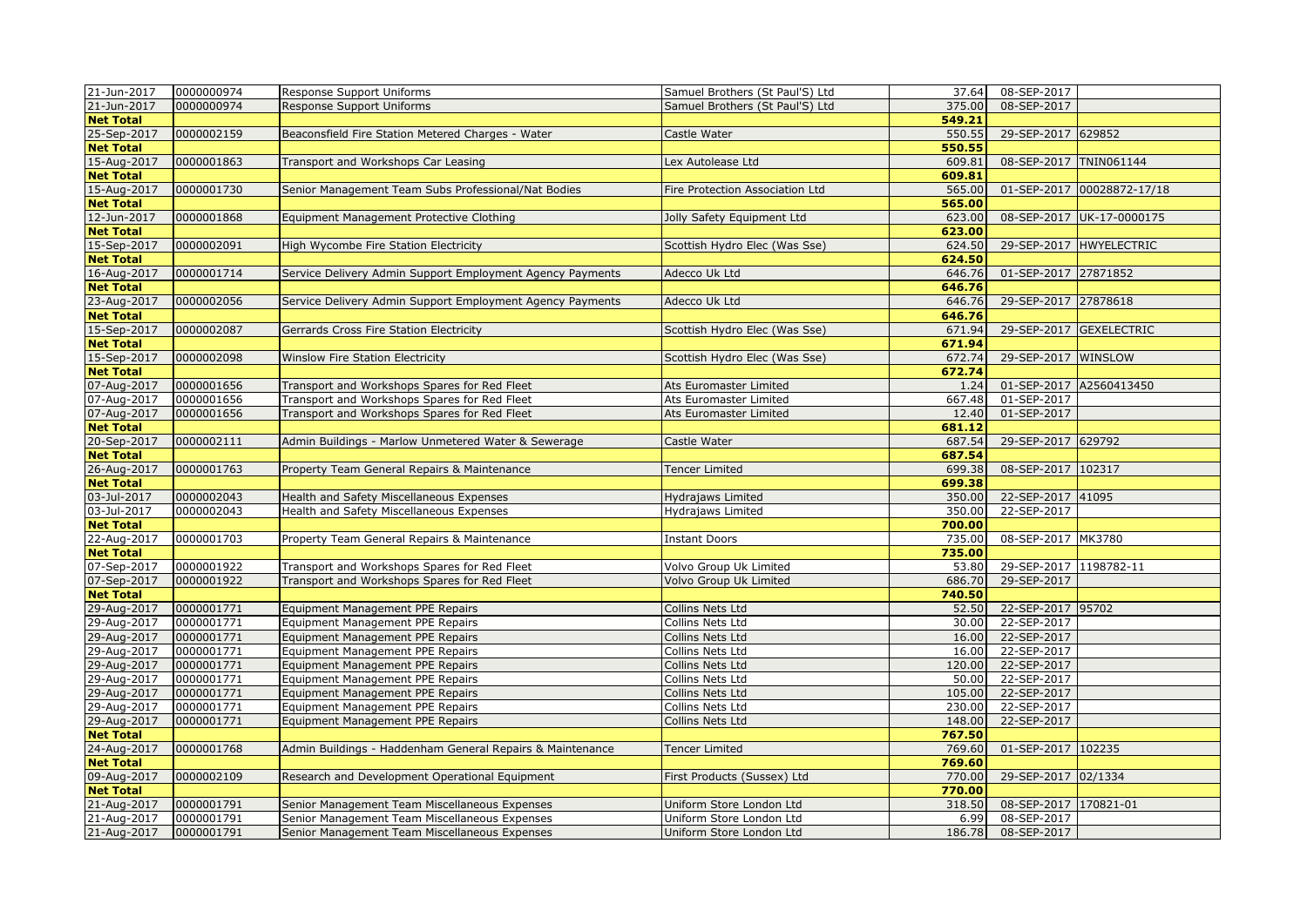| 21-Aug-2017                | 0000001791               | Senior Management Team Miscellaneous Expenses                         | Uniform Store London Ltd                   |                 | 6.99 08-SEP-2017           |                              |
|----------------------------|--------------------------|-----------------------------------------------------------------------|--------------------------------------------|-----------------|----------------------------|------------------------------|
| 21-Aug-2017                | 0000001791               | Senior Management Team Miscellaneous Expenses                         | Uniform Store London Ltd                   | 253.50          | 08-SEP-2017                |                              |
| <b>Net Total</b>           |                          |                                                                       |                                            | 772.76          |                            |                              |
| 30-Aug-2017                | 0000001820               | Senior Management Team Courses And Conference Fees                    | Local Government Association               | 790.00          | 15-SEP-2017 40155455       |                              |
| <b>Net Total</b>           |                          |                                                                       |                                            | 790.00          |                            |                              |
| 18-Aug-2017                | 0000001689               | Stokenchurch Fire Station Plan Preventative Maintenance               | <b>Electrical Services Hbb</b>             | 36.36           | 01-SEP-2017 1237           |                              |
| 18-Aug-2017                | 0000001689               | High Wycombe Fire Station Plan Preventative Maintenance               | <b>Electrical Services Hbb</b>             | 36.36           | 01-SEP-2017                |                              |
| 18-Aug-2017                | 0000001689               | Brill Fire Station Plan Preventative Maintenance                      | <b>Electrical Services Hbb</b>             | 36.36           | 01-SEP-2017                |                              |
| 18-Aug-2017                | 0000001689               | Winslow Fire Station Plan Preventative Maintenance                    | <b>Electrical Services Hbb</b>             | 36.36           | 01-SEP-2017                |                              |
| 18-Aug-2017                | 0000001689               | MK West Fire Station Plan Preventative Maintenance                    | <b>Electrical Services Hbb</b>             | 36.36           | 01-SEP-2017                |                              |
| 18-Aug-2017                | 0000001689               | MK West Fire Station Plan Preventative Maintenance                    | <b>Electrical Services Hbb</b>             | 36.36           | 01-SEP-2017                |                              |
| 18-Aug-2017                | 0000001689               | Newport Pagnell Fire Station Plan Preventative Maintenance            | Electrical Services Hbb                    | 36.36           | 01-SEP-2017                |                              |
| 18-Aug-2017                | 0000001689               | Broughton Fire Station Plan Preventative Maintenance                  | <b>Electrical Services Hbb</b>             | 36.36           | 01-SEP-2017                |                              |
| 18-Aug-2017                | 0000001689               | Great Missenden Fire Station Plan Preventative Maintenance            | <b>Electrical Services Hbb</b>             | 36.36           | 01-SEP-2017                |                              |
| 18-Aug-2017                | 0000001689               | Gerrards Cross Fire Station Plan Preventative Maintenance             | <b>Electrical Services Hbb</b>             | 36.36           | 01-SEP-2017                |                              |
| 18-Aug-2017                | 0000001689               | Beaconsfield Fire Station Plan Preventative Maintenance               | <b>Electrical Services Hbb</b>             | 36.36           | 01-SEP-2017                |                              |
| 18-Aug-2017                | 0000001689               | Princes Risborough Station Plan Preventative Maintenance              | <b>Electrical Services Hbb</b>             | 36.36           | 01-SEP-2017                |                              |
| 18-Aug-2017                | 0000001689               | Haddenham Fire Station Plan Preventative Maintenance                  | <b>Electrical Services Hbb</b>             | 36.36           | 01-SEP-2017                |                              |
| 18-Aug-2017                | 0000001689               | Aylesbury Fire Station Plan Preventative Maintenance                  | <b>Electrical Services Hbb</b>             | 36.36           | 01-SEP-2017                |                              |
| 18-Aug-2017                | 0000001689               | Waddesdon Fire Station Plan Preventative Maintenance                  | <b>Electrical Services Hbb</b>             | 36.36           | 01-SEP-2017                |                              |
| 18-Aug-2017                | 0000001689               | Buckingham Fire Station Plan Preventative Maintenance                 | <b>Electrical Services Hbb</b>             | 36.36           | 01-SEP-2017                |                              |
| 18-Aug-2017                | 0000001689               | Olney Fire Station Plan Preventative Maintenance                      | <b>Electrical Services Hbb</b>             | 36.36           | 01-SEP-2017                |                              |
| 18-Aug-2017                | 0000001689               | Transport and Workshops Plan Preventative Maintenance                 | <b>Electrical Services Hbb</b>             | 36.36           | 01-SEP-2017                |                              |
| 18-Aug-2017                | 0000001689               | Operational Training Plan Preventative Maintenance                    | <b>Electrical Services Hbb</b>             | 36.36           | 01-SEP-2017                |                              |
| 18-Aug-2017                | 0000001689               | Marlow Fire Station Plan Preventative Maintenance                     | Electrical Services Hbb                    | 36.36           | 01-SEP-2017                |                              |
| 18-Aug-2017                | 0000001689               | Amersham Fire Station Plan Preventative Maintenance                   | <b>Electrical Services Hbb</b>             | 36.36           | 01-SEP-2017                |                              |
| 18-Aug-2017                | 0000001689               | Chesham Fire Station Plan Preventative Maintenance                    | <b>Electrical Services Hbb</b>             | 36.36           | 01-SEP-2017                |                              |
|                            |                          |                                                                       |                                            |                 |                            |                              |
| <b>Net Total</b>           |                          |                                                                       |                                            | 799.92          |                            |                              |
| 15-Sep-2017                | 0000002083               | Admin Buildings - Marlow Electricity                                  | Scottish Hydro Elec (Was Sse)              | 808.40          |                            | 29-SEP-2017   MARLOWELECTRIC |
| <b>Net Total</b>           |                          |                                                                       |                                            | 808.40          |                            |                              |
| 11-Aug-2017                | 0000001595               | Staff Development Staff Training Fees                                 | Vale Financial Training                    | 100.00          | 08-SEP-2017 1590           |                              |
| 11-Aug-2017                | 0000001595               | Staff Development Staff Training Fees                                 | Vale Financial Training                    | 816.67          | 08-SEP-2017                |                              |
| <b>Net Total</b>           |                          |                                                                       |                                            | 916.67          |                            |                              |
| 29-Aug-2017                | 0000001812               | Property Team Consultancy Fees                                        | Richard Cross General Builder              | 824.64          | 01-SEP-2017 915            |                              |
| <b>Net Total</b>           |                          |                                                                       |                                            | 824.64          |                            |                              |
| 14-Jun-2017                | 0000002047               | Admin Buildings - HQ Furniture                                        | Manton Office Solutions                    | 795.00          | 22-SEP-2017 97620          |                              |
| 14-Jun-2017                | 0000002047               | Admin Buildings - HQ Furniture                                        | Manton Office Solutions                    | 36.85           | 22-SEP-2017                |                              |
| <b>Net Total</b>           |                          |                                                                       |                                            | 831.85          |                            |                              |
| 31-Aug-2017                | 0000001962               | Human Resources Recruitment Expenses                                  | SHL Group Ltd                              | 861.00          | 22-SEP-2017 SI/301117      |                              |
| <b>Net Total</b>           |                          |                                                                       |                                            | 861.00          |                            |                              |
| 23-Aug-2017                | 0000001748               | Property Team General Repairs & Maintenance                           | <b>Instant Doors</b>                       | 869.00          | 08-SEP-2017 MK3787A        |                              |
| <b>Net Total</b>           |                          |                                                                       |                                            | 869.00          |                            |                              |
| 18-Apr-2017                | 0000001325               | <b>ICT Main Communications</b>                                        | Updata Infrastructure Uk                   | 871.89          | 15-SEP-2017 6092008173     |                              |
| <b>Net Total</b>           |                          |                                                                       |                                            | 871.89          |                            |                              |
| 18-Aug-2017                | 0000001736               | Equipment Management General Postage                                  | Angus Fire Ltd                             | 9.00            | 01-SEP-2017 8039476        |                              |
| 18-Aug-2017                | 0000001736               | Equipment Management Welfare                                          | Angus Fire Ltd                             | 865.44          | 01-SEP-2017                |                              |
| <b>Net Total</b>           |                          |                                                                       |                                            | 874.44          |                            |                              |
| 26-Aug-2017                | 0000001779               | <b>Equipment Management Uniforms</b>                                  | MWUK T/A Dimensions                        | 3.14            |                            | 22-SEP-2017 OLSINV/04420843  |
| 26-Aug-2017                | 0000001779               | Equipment Management Uniforms                                         | MWUK T/A Dimensions                        | 8.72            | 22-SEP-2017                |                              |
| 26-Aug-2017                | 0000001779               | <b>Equipment Management Uniforms</b>                                  | <b>MWUK T/A Dimensions</b>                 | 166.80          | 22-SEP-2017                |                              |
| 26-Aug-2017                | 0000001779               | Equipment Management Uniforms                                         | MWUK T/A Dimensions                        | 26.79           | 22-SEP-2017                |                              |
| 26-Aug-2017                | 0000001779               | Equipment Management Uniforms                                         | MWUK T/A Dimensions                        | 9.14            | 22-SEP-2017                |                              |
| 26-Aug-2017<br>26-Aug-2017 | 0000001779<br>0000001779 | <b>Equipment Management Uniforms</b><br>Equipment Management Uniforms | MWUK T/A Dimensions<br>MWUK T/A Dimensions | 18.28<br>365.60 | 22-SEP-2017<br>22-SEP-2017 |                              |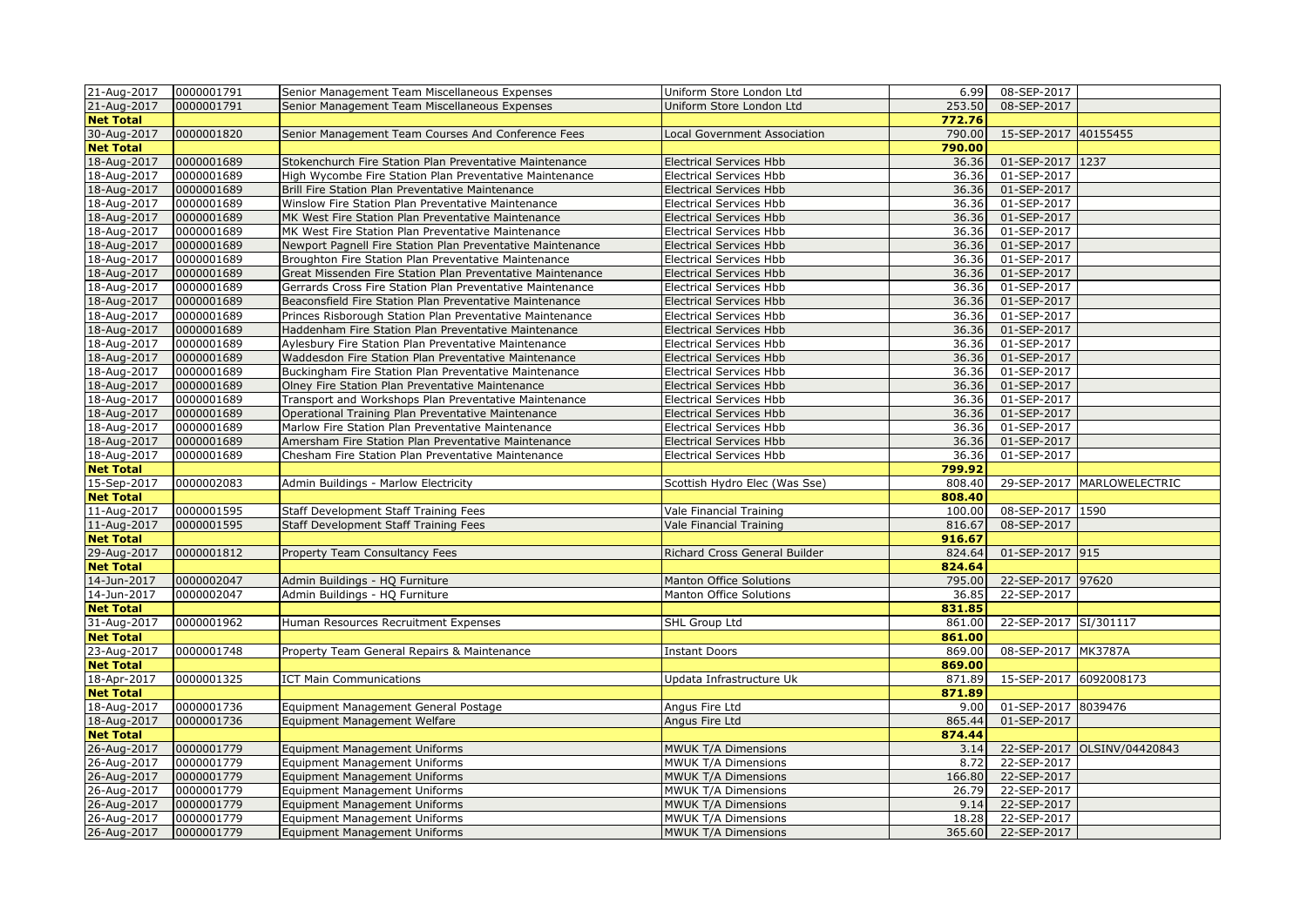| 26-Aug-2017      | 0000001779 | <b>Equipment Management Uniforms</b>                 | MWUK T/A Dimensions              | 118.82   | 22-SEP-2017            |                           |
|------------------|------------|------------------------------------------------------|----------------------------------|----------|------------------------|---------------------------|
| 26-Aug-2017      | 0000001779 | <b>Equipment Management Uniforms</b>                 | MWUK T/A Dimensions              | 182.80   | 22-SEP-2017            |                           |
| <b>Net Total</b> |            |                                                      |                                  | 900.09   |                        |                           |
| 22-Aug-2017      | 0000001702 | Property Team General Repairs & Maintenance          | <b>Instant Doors</b>             | 965.00   | 08-SEP-2017 MK3781     |                           |
| <b>Net Total</b> |            |                                                      |                                  | 965.00   |                        |                           |
| 31-Jul-2017      | 0000001926 | Transport and Workshops Spares for Red Fleet         | TyrePal Ltd (Wheel Solutions)    | 978.00   | 15-SEP-2017 1666       |                           |
| <b>Net Total</b> |            |                                                      |                                  | 978.00   |                        |                           |
| 07-Sep-2017      | 0000001929 | <b>Staff Development Staff Training Fees</b>         | One Time Vendors                 | 990.00   | 15-SEP-2017 19376      |                           |
| <b>Net Total</b> |            |                                                      |                                  | 990.00   |                        |                           |
| 11-Aug-2017      | 0000001615 | Water Hydrants Hydrant Materials                     | Aquacheck Engineering Ltd        | 199.60   | 01-SEP-2017 20089      |                           |
| 11-Aug-2017      | 0000001615 | Water Hydrants Hydrant Materials                     | Aquacheck Engineering Ltd        | 20.00    | 01-SEP-2017            |                           |
| 11-Aug-2017      | 0000001615 | Water Hydrants Hydrant Materials                     | Aquacheck Engineering Ltd        | 378.00   | 01-SEP-2017            |                           |
| 11-Aug-2017      | 0000001615 | Water Hydrants Hydrant Materials                     | Aquacheck Engineering Ltd        | 399.20   | 01-SEP-2017            |                           |
| <b>Net Total</b> |            |                                                      |                                  | 996.80   |                        |                           |
| 18-Sep-2017      | 0000002062 | Finance Subs Professional/Nat Bodies                 | Cipfa Business Ltd               | 1,000.00 | 29-SEP-2017 3129501    |                           |
| <b>Net Total</b> |            |                                                      |                                  | 1,000.00 |                        |                           |
| 25-Aug-2017      | 0000001825 | Equipment Management Operational Equipment           | Angus Fire Ltd                   | 942.50   | 08-SEP-2017 8039551    |                           |
| 25-Aug-2017      | 0000001825 | Equipment Management Operational Equipment           | Angus Fire Ltd                   | 79.00    | 08-SEP-2017            |                           |
| <b>Net Total</b> |            |                                                      |                                  | 1,021.50 |                        |                           |
| 16-Aug-2017      | 0000002106 | Transport and Workshops Vehicle Installation         | Quartix                          | 1,066.50 | 29-SEP-2017 313985     |                           |
| <b>Net Total</b> |            |                                                      |                                  | 1,066.50 |                        |                           |
| 24-Aug-2017      | 0000001776 | Equipment Management Welfare                         | Ruth Lee Ltd                     | 990.00   | 15-SEP-2017 15729      |                           |
| 24-Aug-2017      | 0000001776 | Equipment Management General Postage                 | Ruth Lee Ltd                     | 42.50    | 15-SEP-2017            |                           |
| 24-Aug-2017      | 0000001776 | Equipment Management Welfare                         | Ruth Lee Ltd                     | 45.00    | 15-SEP-2017            |                           |
| <b>Net Total</b> |            |                                                      |                                  | 1,077.50 |                        |                           |
| 26-Jul-2017      | 0000002041 | Transport and Workshops Spares for Red Fleet         | Truckeast Ltd                    | 1,095.95 | 29-SEP-2017 15076208   |                           |
| <b>Net Total</b> |            |                                                      |                                  | 1,095.95 |                        |                           |
| 25-Aug-2017      | 0000001756 | <b>ICT Computer Hardware</b>                         | <b>XMA Ltd</b>                   | 1,102.50 | 08-SEP-2017 BU84507    |                           |
| <b>Net Total</b> |            |                                                      |                                  | 1,102.50 |                        |                           |
| 15-Jun-2017      | 0000001613 | Admin Buildings - HQ Plan Preventative Maintenance   | <b>Tencer Limited</b>            | 1,123.45 | 22-SEP-2017 101340     |                           |
| <b>Net Total</b> |            |                                                      |                                  | 1,123.45 |                        |                           |
| 26-Aug-2017      | 0000001759 | Staff Development Staff Training Fees                | Strategic Management Development | 157.50   | 08-SEP-2017 1316       |                           |
| 26-Aug-2017      | 0000001759 | Staff Development Staff Training Fees                | Strategic Management Development | 1,000.00 | 08-SEP-2017            |                           |
| <b>Net Total</b> |            |                                                      |                                  | 1,157.50 |                        |                           |
| 26-Aug-2017      | 0000001760 | Staff Development Staff Training Fees                | Strategic Management Development | 90.00    | 08-SEP-2017 1315       |                           |
| 26-Aug-2017      | 0000001760 | Staff Development Staff Training Fees                | Strategic Management Development | 1,000.00 | 08-SEP-2017            |                           |
| 26-Aug-2017      | 0000001760 | Staff Development Staff Training Fees                | Strategic Management Development | 100.00   | 08-SEP-2017            |                           |
| <b>Net Total</b> |            |                                                      |                                  | 1,190.00 |                        |                           |
| 04-Sep-2017      | 0000001848 | Property Team General Repairs & Maintenance          | Richard Cross General Builder    | 1,220.00 | 08-SEP-2017 916        |                           |
| <b>Net Total</b> |            |                                                      |                                  | 1,220.00 |                        |                           |
| 15-Sep-2017      | 0000002094 | Admin Buildings - Unit 7 Electricity                 | Scottish Hydro Elec (Was Sse)    | 1,220.88 |                        | 29-SEP-2017 UNIT7ELECTRIC |
| <b>Net Total</b> |            |                                                      |                                  | 1,220.88 |                        |                           |
| 15-Aug-2017      | 0000001711 | Equipment Management Protective Clothing             | Southcombe Bros Ltd              | 1,230.00 | 08-SEP-2017 143552     |                           |
| <b>Net Total</b> |            |                                                      |                                  | 1,230.00 |                        |                           |
| 31-Aug-2017      | 0000001952 | Human Resources Occupational Health Nurse Sess       | M.K. Occupational Health         | 1,290.00 | 29-SEP-2017 90304      |                           |
| <b>Net Total</b> |            |                                                      |                                  | 1,290.00 |                        |                           |
| 28-Aug-2017      | 0000001757 | <b>BASI Project Computer Software</b>                | Capita Integrated                | 1,333.50 | 15-SEP-2017 6060025480 |                           |
| <b>Net Total</b> |            |                                                      |                                  | 1,333.50 |                        |                           |
| 17-Jul-2017      | 0000002074 | Transport and Workshops Fuel Tanks - Service & Maint | Vectec Ltd                       | 1,367.31 | 22-SEP-2017 22105      |                           |
| <b>Net Total</b> |            |                                                      |                                  | 1,367.31 |                        |                           |
| 01-Sep-2017      | 0000001823 | Admin Buildings - Aerial Sites Consultancy Fees      | Hub Telecoms Consultancy Ltd     | 1,400.00 | 15-SEP-2017 000020     |                           |
| <b>Net Total</b> |            |                                                      |                                  | 1,400.00 |                        |                           |
| 30-Jul-2017      | 0000002100 | Transport and Workshops Operational Leased Vehicles  | JCB FINANCE (LEASING) LTD        | 741.60   | 29-SEP-2017 00068464   |                           |
| 30-Jul-2017      | 0000002100 | Transport and Workshops Operational Leased Vehicles  | JCB FINANCE (LEASING) LTD        | 741.60   | 29-SEP-2017            |                           |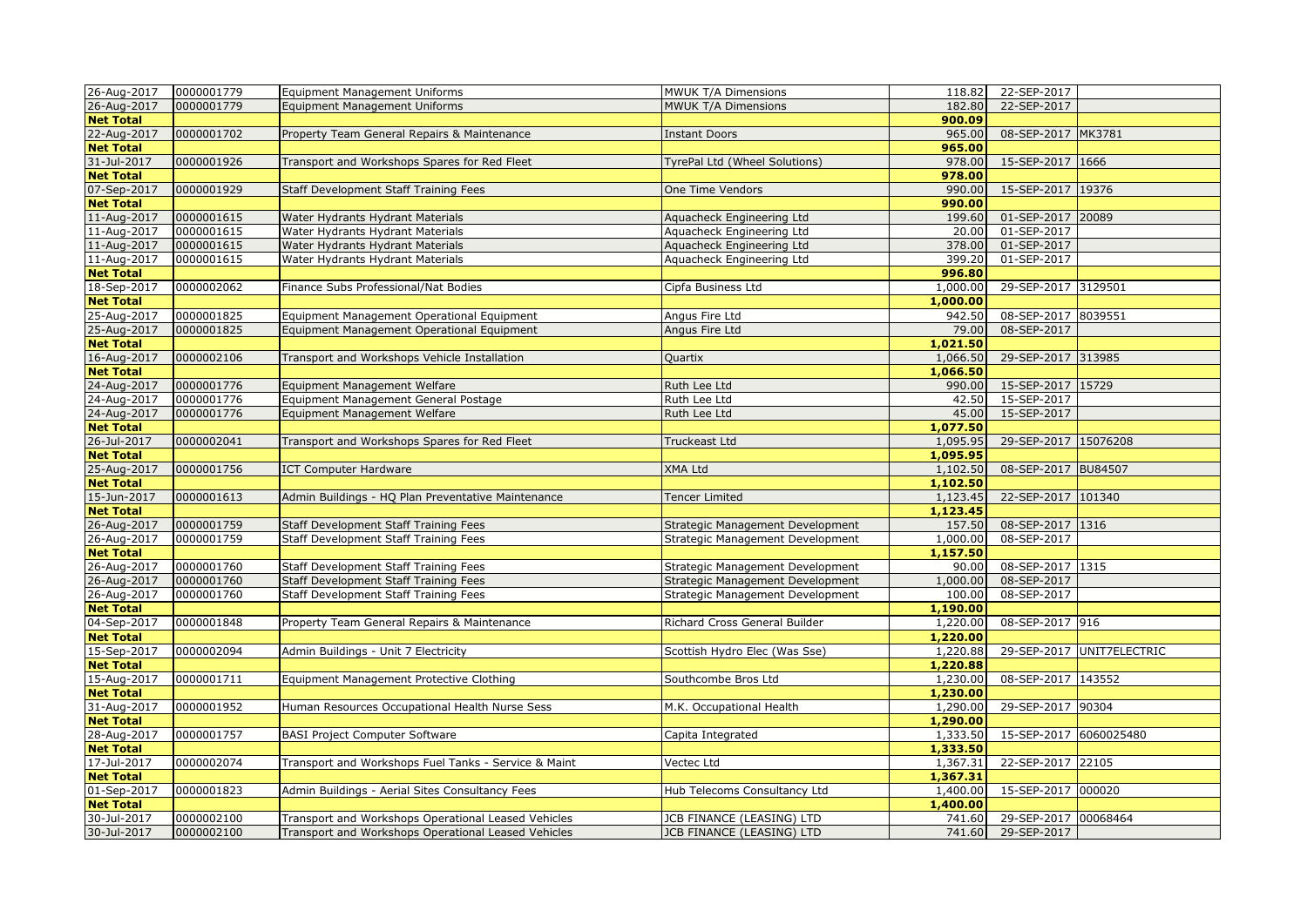| <b>Net Total</b> |            |                                                        |                                  | 1,483.20 |                     |  |
|------------------|------------|--------------------------------------------------------|----------------------------------|----------|---------------------|--|
| 22-Sep-2017      | 0000002160 | Senior Management Team Miscellaneous Expenses          | <b>Cuisine Excellence</b>        | 1,521.00 | 29-SEP-2017 18121   |  |
| <b>Net Total</b> |            |                                                        |                                  | 1,521,00 |                     |  |
| 26-Aug-2017      | 0000001767 | Admin Buildings - Marlow General Repairs & Maintenance | <b>Tencer Limited</b>            | 1,541.54 | 01-SEP-2017 102284  |  |
| <b>Net Total</b> |            |                                                        |                                  | 1,541.54 |                     |  |
| 07-Aug-2017      | 0000002007 | Beaconsfield Fire Station Gas                          | Gazprom Energy                   | 149.52   | 15-SEP-2017 114110  |  |
| 07-Aug-2017      | 0000002007 | Buckingham Fire Station Gas                            | Gazprom Energy                   | 142.27   | 15-SEP-2017         |  |
| 07-Aug-2017      | 0000002007 | Olney Fire Station Gas                                 | Gazprom Energy                   | 46.68    | 15-SEP-2017         |  |
| 07-Aug-2017      | 0000002007 | Admin Buildings - HQ Gas                               | Gazprom Energy                   | 679.44   | 15-SEP-2017         |  |
| 07-Aug-2017      | 0000002007 | Chesham Fire Station Gas                               | Gazprom Energy                   | 61.05    | 15-SEP-2017         |  |
| 07-Aug-2017      | 0000002007 | Admin Buildings - Marlow Gas                           | Gazprom Energy                   | 608.60   | 15-SEP-2017         |  |
| 07-Aug-2017      | 0000002007 | Amersham Fire Station Gas                              | Gazprom Energy                   | 129.00   | 15-SEP-2017         |  |
| 07-Aug-2017      | 0000002007 | MK West Fire Station Gas                               | Gazprom Energy                   | 220.05   | 15-SEP-2017         |  |
| 07-Aug-2017      | 0000002007 | Admin Buildings - Haddenham Gas                        | Gazprom Energy                   | 119.73   | 15-SEP-2017         |  |
| 07-Aug-2017      | 0000002007 | MK West Fire Station Gas                               | Gazprom Energy                   | 242.43   | 15-SEP-2017         |  |
| 07-Aug-2017      | 0000002007 | Stokenchurch Fire Station Gas                          | Gazprom Energy                   | 54.83    | 15-SEP-2017         |  |
| 07-Aug-2017      | 0000002007 | High Wycombe Fire Station Gas                          | Gazprom Energy                   | 248.44   | 15-SEP-2017         |  |
| 07-Aug-2017      | 0000002007 | Newport Pagnell Fire Station Gas                       | Gazprom Energy                   | 61.98    | 15-SEP-2017         |  |
| 07-Aug-2017      | 0000002007 | Winslow Fire Station Gas                               | Gazprom Energy                   | 29.90    | 15-SEP-2017         |  |
| 07-Aug-2017      | 0000002007 | Great Missenden Fire Station Gas                       | Gazprom Energy                   | 45.82    | 15-SEP-2017         |  |
| 07-Aug-2017      | 0000002007 | Waddesdon Fire Station Gas                             | Gazprom Energy                   |          | 25.96 15-SEP-2017   |  |
| 07-Aug-2017      | 0000002007 | Gerrards Cross Fire Station Gas                        | Gazprom Energy                   | 361.21   | 15-SEP-2017         |  |
| 07-Aug-2017      | 0000002007 | Broughton Fire Station Gas                             | Gazprom Energy                   | 100.62   | 15-SEP-2017         |  |
| <b>Net Total</b> |            |                                                        |                                  | 3,327.53 |                     |  |
| 08-Sep-2017      | 0000001994 | Beaconsfield Fire Station Gas                          | Gazprom Energy                   | 144.26   | 15-SEP-2017 114435  |  |
| 08-Sep-2017      | 0000001994 | <b>Olney Fire Station Gas</b>                          | Gazprom Energy                   | 16.21    | 15-SEP-2017         |  |
| 08-Sep-2017      | 0000001994 | Chesham Fire Station Gas                               | Gazprom Energy                   | 64.21    | 15-SEP-2017         |  |
| 08-Sep-2017      | 0000001994 | Amersham Fire Station Gas                              | Gazprom Energy                   | 63.03    | 15-SEP-2017         |  |
| 08-Sep-2017      | 0000001994 | Admin Buildings - Haddenham Gas                        | Gazprom Energy                   | 116.83   | 15-SEP-2017         |  |
| 08-Sep-2017      | 0000001994 | Stokenchurch Fire Station Gas                          | Gazprom Energy                   | 57.02    | 15-SEP-2017         |  |
| 08-Sep-2017      | 0000001994 | High Wycombe Fire Station Gas                          | Gazprom Energy                   | 248.83   | 15-SEP-2017         |  |
| 08-Sep-2017      | 0000001994 | Waddesdon Fire Station Gas                             | Gazprom Energy                   | 26.94    | 15-SEP-2017         |  |
| 08-Sep-2017      | 0000001994 | Winslow Fire Station Gas                               | Gazprom Energy                   | 30.15    | 15-SEP-2017         |  |
| 08-Sep-2017      | 0000001994 | Buckingham Fire Station Gas                            | Gazprom Energy                   | 141.37   | 15-SEP-2017         |  |
| 08-Sep-2017      | 0000001994 | MK West Fire Station Gas                               | Gazprom Energy                   | 226.16   | 15-SEP-2017         |  |
| 08-Sep-2017      | 0000001994 | MK West Fire Station Gas                               | Gazprom Energy                   | 240.25   | 15-SEP-2017         |  |
| 08-Sep-2017      | 0000001994 | Newport Pagnell Fire Station Gas                       | Gazprom Energy                   | 61.63    | 15-SEP-2017         |  |
| 08-Sep-2017      | 0000001994 | Broughton Fire Station Gas                             | Gazprom Energy                   | 100.97   | 15-SEP-2017         |  |
| 08-Sep-2017      | 0000001994 | Admin Buildings - Marlow Gas                           | Gazprom Energy                   | 191.87   | 15-SEP-2017         |  |
| 08-Sep-2017      | 0000001994 | Admin Buildings - HQ Gas                               | Gazprom Energy                   | 688.22   | 15-SEP-2017         |  |
| 08-Sep-2017      | 0000001994 | Gerrards Cross Fire Station Gas                        | Gazprom Energy                   | 161.16   | 15-SEP-2017         |  |
| 08-Sep-2017      | 0000001994 | Great Missenden Fire Station Gas                       | Gazprom Energy                   | 45.51    | 15-SEP-2017         |  |
| <b>Net Total</b> |            |                                                        |                                  | 2,624.62 |                     |  |
| 28-Jul-2017      | 0000001815 | Transport and Workshops Diesel Oil - Gas Oil           | Pace Fuelcare Ltd                | 1,656.02 | 08-SEP-2017 8358001 |  |
| <b>Net Total</b> |            |                                                        |                                  | 1,656.02 |                     |  |
| 28-Jul-2017      | 0000001817 | Transport and Workshops Diesel Oil - Gas Oil           | Pace Fuelcare Ltd                | 1,656.02 | 08-SEP-2017 8357416 |  |
| <b>Net Total</b> |            |                                                        |                                  | 1,656.02 |                     |  |
| 18-Aug-2017      | 0000001662 | Equipment Management Operational Equipment             | Cfm Supplies Ltd T/A Cfmservices | 1,681.50 | 01-SEP-2017 SI4633  |  |
| <b>Net Total</b> |            |                                                        |                                  | 1,681.50 |                     |  |
| 12-Sep-2017      | 0000002009 | Transport and Workshops Car Leasing                    | JCB FINANCE (LEASING) LTD        | 570.01   | 22-SEP-2017 32772   |  |
| 12-Sep-2017      | 0000002009 | Transport and Workshops Car Leasing                    | JCB FINANCE (LEASING) LTD        | 570.02   | 22-SEP-2017         |  |
| 12-Sep-2017      | 0000002009 | Transport and Workshops Car Leasing                    | <b>JCB FINANCE (LEASING) LTD</b> | 570.01   | 22-SEP-2017         |  |
| <b>Net Total</b> |            |                                                        |                                  | 1,710.04 |                     |  |
| 20-Sep-2017      | 0000002158 | Admin Buildings - HQ Metered Charges - Water           | Castle Water                     | 1,712.29 | 29-SEP-2017 629708  |  |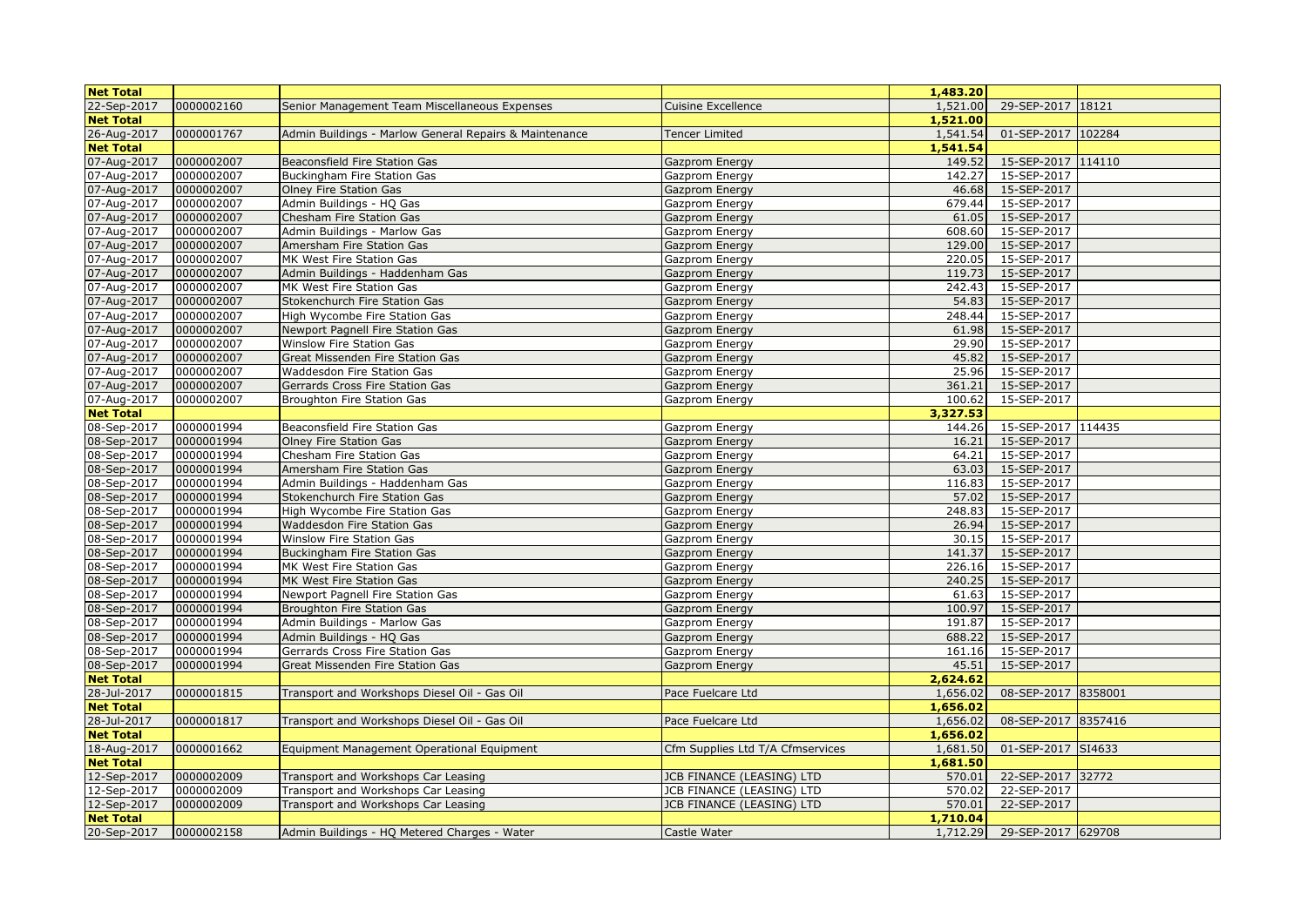| <b>Net Total</b>           |                          |                                                                                                           |                                                                  | 1,712.29          |                        |                             |
|----------------------------|--------------------------|-----------------------------------------------------------------------------------------------------------|------------------------------------------------------------------|-------------------|------------------------|-----------------------------|
| 26-Jul-2017                | 0000001814               | Transport and Workshops Diesel Oil - Gas Oil                                                              | Pace Fuelcare Ltd                                                | 1,747.05          | 08-SEP-2017 8431797    |                             |
| <b>Net Total</b>           |                          |                                                                                                           |                                                                  | 1,747.05          |                        |                             |
| 24-Aug-2017                | 0000001758               | Finance Employment Agency Payments                                                                        | Hays Specialist Recruitment Ltd                                  | 1,780.00          | 01-SEP-2017 1007842508 |                             |
| <b>Net Total</b>           |                          |                                                                                                           |                                                                  | 1,780.00          |                        |                             |
| 28-Aug-2017                | 0000001806               | Finance Employment Agency Payments                                                                        | Hays Specialist Recruitment Ltd                                  | 1,780.00          | 01-SEP-2017 1007846690 |                             |
| <b>Net Total</b>           |                          |                                                                                                           |                                                                  | 1,780.00          |                        |                             |
| 04-Sep-2017                | 0000001870               | Finance Employment Agency Payments                                                                        | Hays Specialist Recruitment Ltd                                  | 1,780.00          | 08-SEP-2017 1007866169 |                             |
| <b>Net Total</b>           |                          |                                                                                                           |                                                                  | 1,780.00          |                        |                             |
| 11-Sep-2017                | 0000001968               | Finance Employment Agency Payments                                                                        | Hays Specialist Recruitment Ltd                                  | 1,780.00          | 15-SEP-2017 1007883735 |                             |
| <b>Net Total</b>           |                          |                                                                                                           |                                                                  | 1,780.00          |                        |                             |
| 18-Sep-2017                | 0000002059               | Finance Employment Agency Payments                                                                        | Hays Specialist Recruitment Ltd                                  | 1,780.00          | 22-SEP-2017 1007902763 |                             |
| <b>Net Total</b>           |                          |                                                                                                           |                                                                  | 1,780.00          |                        |                             |
| 25-Sep-2017                | 0000002128               | Finance Employment Agency Payments                                                                        | Hays Specialist Recruitment Ltd                                  | 1,780.00          | 29-SEP-2017 1007922333 |                             |
| <b>Net Total</b>           |                          |                                                                                                           |                                                                  | 1,780.00          |                        |                             |
| 22-Sep-2017                | 0000002112               | Transport and Workshops Diesel Oil - Gas Oil                                                              | Pace Fuelcare Ltd                                                | 1,815.45          | 29-SEP-2017 8586938    |                             |
| <b>Net Total</b>           |                          |                                                                                                           |                                                                  | 1,815.45          |                        |                             |
| 24-Aug-2017                | 0000001773               | Staff Development Staff Training Fees                                                                     | The Watt Associates                                              | 1,817.80          |                        | 08-SEP-2017 BMKFRS/05/17    |
| <b>Net Total</b>           |                          |                                                                                                           |                                                                  | 1,817.80          |                        |                             |
| 04-Sep-2017                | 0000001857               | Equipment Management Protective Clothing                                                                  | Giffard Newton                                                   | 169.50            | 29-SEP-2017 2042132    |                             |
| 04-Sep-2017                | 0000001857               | Equipment Management Protective Clothing                                                                  | Giffard Newton                                                   | 226.00            | 29-SEP-2017            |                             |
| 04-Sep-2017                | 0000001857               | Equipment Management Protective Clothing                                                                  | Giffard Newton                                                   | 339.00            | 29-SEP-2017            |                             |
| 04-Sep-2017                | 0000001857               | Equipment Management Protective Clothing                                                                  | Giffard Newton                                                   | 339.00            | 29-SEP-2017            |                             |
| 04-Sep-2017                | 0000001857               | Equipment Management Protective Clothing                                                                  | Giffard Newton                                                   | 137.70            | 29-SEP-2017            |                             |
| 04-Sep-2017                | 0000001857               | Equipment Management Protective Clothing                                                                  | Giffard Newton                                                   | 91.80             | 29-SEP-2017            |                             |
| 04-Sep-2017                | 0000001857               | Equipment Management Operational Equipment                                                                | Giffard Newton                                                   | 27.00             | 29-SEP-2017            |                             |
| 04-Sep-2017                | 0000001857               | Equipment Management Protective Clothing                                                                  | Giffard Newton                                                   | 113.00            | 29-SEP-2017            |                             |
| 04-Sep-2017                | 0000001857               | Equipment Management Protective Clothing                                                                  | Giffard Newton                                                   | 226.00            | 29-SEP-2017            |                             |
| 04-Sep-2017                | 0000001857               | Equipment Management Protective Clothing                                                                  | Giffard Newton                                                   | 113.00            | 29-SEP-2017            |                             |
| 04-Sep-2017                | 0000001857               | Equipment Management Protective Clothing                                                                  | Giffard Newton                                                   | 91.80             | 29-SEP-2017            |                             |
| <b>Net Total</b>           |                          |                                                                                                           |                                                                  | 1,873.80          |                        |                             |
| 29-Jul-2017                | 0000001377               | Equipment Management Uniforms                                                                             | MWUK T/A Dimensions                                              | 240.40            |                        | 22-SEP-2017 OLSINV/04364925 |
| 29-Jul-2017                | 0000001377               | <b>Equipment Management Uniforms</b>                                                                      | MWUK T/A Dimensions                                              | 183.12            | 22-SEP-2017            |                             |
| 29-Jul-2017                | 0000001377               | Equipment Management Uniforms                                                                             | MWUK T/A Dimensions                                              | 156.96            | 22-SEP-2017            |                             |
| 29-Jul-2017                | 0000001377               | Equipment Management Uniforms                                                                             | MWUK T/A Dimensions                                              | 180.30            | 22-SEP-2017            |                             |
| 29-Jul-2017                | 0000001377               | Equipment Management Uniforms                                                                             | MWUK T/A Dimensions                                              | 258.43            | 22-SEP-2017            |                             |
| 29-Jul-2017                | 0000001377               | Equipment Management Uniforms                                                                             | MWUK T/A Dimensions                                              | 42.07             | 22-SEP-2017            |                             |
| 29-Jul-2017                | 0000001377               | <b>Equipment Management Uniforms</b>                                                                      | MWUK T/A Dimensions                                              | 83.40             | 22-SEP-2017            |                             |
| 29-Jul-2017                | 0000001377               | <b>Equipment Management Uniforms</b>                                                                      | MWUK T/A Dimensions                                              | 107.16            | 22-SEP-2017            |                             |
| 29-Jul-2017                | 0000001377               | Equipment Management Uniforms                                                                             | MWUK T/A Dimensions                                              | 26.79             | 22-SEP-2017            |                             |
| 29-Jul-2017                | 0000001377               | <b>Equipment Management Uniforms</b>                                                                      | MWUK T/A Dimensions                                              | 45.70             | 22-SEP-2017            |                             |
| 29-Jul-2017                | 0000001377               | Equipment Management Uniforms                                                                             | MWUK T/A Dimensions                                              | 9.14              | 22-SEP-2017            |                             |
| 29-Jul-2017                | 0000001377               | <b>Equipment Management Uniforms</b>                                                                      | MWUK T/A Dimensions                                              | 164.52            | 22-SEP-2017            |                             |
| 29-Jul-2017                | 0000001377               | <b>Equipment Management Uniforms</b>                                                                      | MWUK T/A Dimensions                                              | 91.40             | 22-SEP-2017            |                             |
| 29-Jul-2017                | 0000001377               | <b>Equipment Management Uniforms</b>                                                                      | MWUK T/A Dimensions                                              | 91.40             | 22-SEP-2017            |                             |
| 29-Jul-2017                | 0000001377               | <b>Equipment Management Uniforms</b>                                                                      | MWUK T/A Dimensions                                              | 89.49             | 22-SEP-2017            |                             |
| 29-Jul-2017                | 0000001377               | <b>Equipment Management Uniforms</b>                                                                      | MWUK T/A Dimensions                                              | 64.37             | 22-SEP-2017            |                             |
| 29-Jul-2017                | 0000001377               | Equipment Management Uniforms                                                                             | MWUK T/A Dimensions                                              | 62.80             | 22-SEP-2017            |                             |
| <b>Net Total</b>           |                          |                                                                                                           |                                                                  | 1,897.45          |                        |                             |
| 10-Aug-2017                | 0000001997               | Transport and Workshops Diesel Oil - Gas Oil                                                              | Pace Fuelcare Ltd                                                | 1,967.28          | 15-SEP-2017 8408273    |                             |
| <b>Net Total</b>           |                          |                                                                                                           |                                                                  | 1,967.28<br>90.00 | 22-SEP-2017 10121      |                             |
| 31-Aug-2017<br>31-Aug-2017 | 0000001856<br>0000001856 | Amersham Fire Station Plan Preventative Maintenance<br>Chesham Fire Station Plan Preventative Maintenance | H2O Environmental Services Ltd<br>H2O Environmental Services Ltd | 90.00             | 22-SEP-2017            |                             |
| 31-Aug-2017                | 0000001856               | Admin Buildings - Haddenham Plan Preventative Maintenance                                                 | H2O Environmental Services Ltd                                   | 90.00             | 22-SEP-2017            |                             |
|                            |                          |                                                                                                           |                                                                  |                   |                        |                             |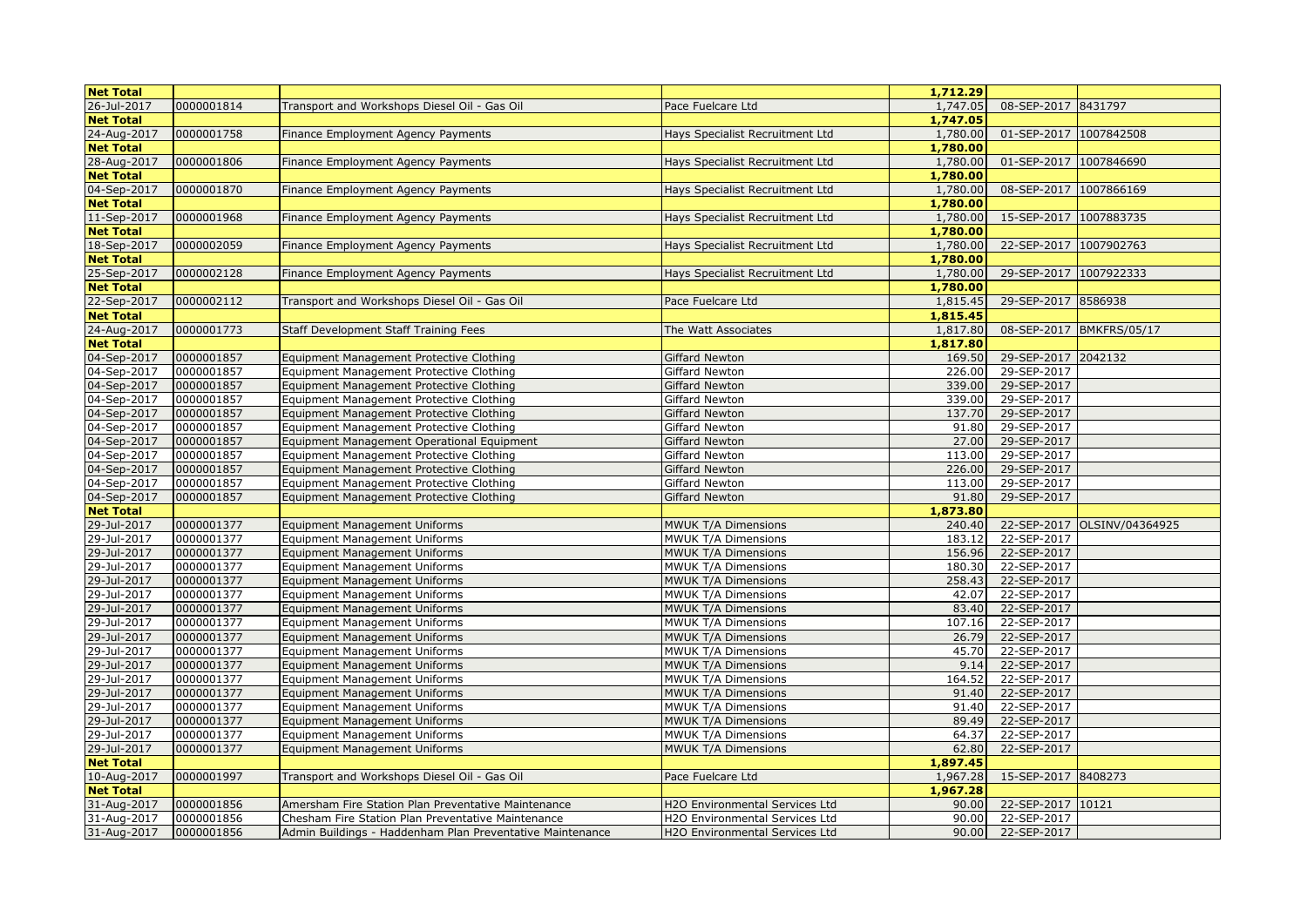| 31-Aug-2017   0000001856 |            | Olney Fire Station Plan Preventative Maintenance           | H2O Environmental Services Ltd |          | 90.00 22-SEP-2017      |  |
|--------------------------|------------|------------------------------------------------------------|--------------------------------|----------|------------------------|--|
| 31-Aug-2017              | 0000001856 | Buckingham Fire Station Plan Preventative Maintenance      | H2O Environmental Services Ltd | 90.00    | 22-SEP-2017            |  |
| 31-Aug-2017              | 0000001856 | Waddesdon Fire Station Plan Preventative Maintenance       | H2O Environmental Services Ltd | 90.00    | 22-SEP-2017            |  |
| 31-Aug-2017              | 0000001856 | Aylesbury Fire Station Plan Preventative Maintenance       | H2O Environmental Services Ltd | 90.00    | 22-SEP-2017            |  |
| 31-Aug-2017              | 0000001856 | Princes Risborough Station Plan Preventative Maintenance   | H2O Environmental Services Ltd | 90.00    | 22-SEP-2017            |  |
| 31-Aug-2017              | 0000001856 | Beaconsfield Fire Station Plan Preventative Maintenance    | H2O Environmental Services Ltd | 90.00    | 22-SEP-2017            |  |
| 31-Aug-2017              | 0000001856 | Gerrards Cross Fire Station Plan Preventative Maintenance  | H2O Environmental Services Ltd | 90.00    | 22-SEP-2017            |  |
| 31-Aug-2017              | 0000001856 | Great Missenden Fire Station Plan Preventative Maintenance | H2O Environmental Services Ltd | 90.00    | 22-SEP-2017            |  |
| 31-Aug-2017              | 0000001856 | Admin Buildings - HQ Plan Preventative Maintenance         | H2O Environmental Services Ltd | 170.00   | 22-SEP-2017            |  |
| 31-Aug-2017              | 0000001856 | Admin Buildings - Marlow Plan Preventative Maintenance     | H2O Environmental Services Ltd | 90.00    | 22-SEP-2017            |  |
| 31-Aug-2017              | 0000001856 | Broughton Fire Station Plan Preventative Maintenance       | H2O Environmental Services Ltd | 90.00    | 22-SEP-2017            |  |
| 31-Aug-2017              | 0000001856 | Newport Pagnell Fire Station Plan Preventative Maintenance | H2O Environmental Services Ltd | 90.00    | 22-SEP-2017            |  |
| 31-Aug-2017              | 0000001856 | MK West Fire Station Plan Preventative Maintenance         | H2O Environmental Services Ltd | 90.00    | 22-SEP-2017            |  |
| 31-Aug-2017              | 0000001856 | MK West Fire Station Plan Preventative Maintenance         | H2O Environmental Services Ltd | 90.00    | 22-SEP-2017            |  |
| 31-Aug-2017              | 0000001856 | Winslow Fire Station Plan Preventative Maintenance         | H2O Environmental Services Ltd | 90.00    | 22-SEP-2017            |  |
| 31-Aug-2017              | 0000001856 | Brill Fire Station Plan Preventative Maintenance           | H2O Environmental Services Ltd | 90.00    | 22-SEP-2017            |  |
| 31-Aug-2017              | 0000001856 | High Wycombe Fire Station Plan Preventative Maintenance    | H2O Environmental Services Ltd | 90.00    | 22-SEP-2017            |  |
| 31-Aug-2017              | 0000001856 | Stokenchurch Fire Station Plan Preventative Maintenance    | H2O Environmental Services Ltd | 90.00    | 22-SEP-2017            |  |
| <b>Net Total</b>         |            |                                                            |                                | 1,970.00 |                        |  |
| 14-Sep-2017              | 0000002004 | Property Team General Repairs & Maintenance                | Richard Cross General Builder  | 2,160.00 | 22-SEP-2017 918        |  |
| <b>Net Total</b>         |            |                                                            |                                | 2,160.00 |                        |  |
| 16-Aug-2017              | 0000001740 | Water Hydrants Hydrant Materials                           | Brissco (Equipment) Ltd        | 26.70    | 08-SEP-2017 INV28208   |  |
| 16-Aug-2017              | 0000001740 | Water Hydrants Hydrant Materials                           | Brissco (Equipment) Ltd        | 1,360.00 | 08-SEP-2017            |  |
| 16-Aug-2017              | 0000001740 | Water Hydrants Hydrant Materials                           | Brissco (Equipment) Ltd        | 490.00   | 08-SEP-2017            |  |
| 16-Aug-2017              | 0000001740 | Water Hydrants Hydrant Materials                           | Brissco (Equipment) Ltd        | 360.00   | 08-SEP-2017            |  |
| <b>Net Total</b>         |            |                                                            |                                | 2,236.70 |                        |  |
| 28-Jul-2017              | 0000001816 | Transport and Workshops Diesel Oil - Gas Oil               | Pace Fuelcare Ltd              | 2,298.75 | 08-SEP-2017 8357437    |  |
| <b>Net Total</b>         |            |                                                            |                                | 2,298.75 |                        |  |
| 18-Aug-2017              | 0000001803 | Transport and Workshops Contracted Maintenance             | Lex Autolease Ltd              | 218.46   | 08-SEP-2017 IRIN562792 |  |
| 18-Aug-2017              | 0000001803 | Transport and Workshops Car Leasing                        | Lex Autolease Ltd              | 2,325.45 | 08-SEP-2017            |  |
| <b>Net Total</b>         |            |                                                            |                                | 2,543.91 |                        |  |
| 14-Sep-2017              | 0000002018 | Equipment Management Protective Clothing                   | <b>Bristol Uniform Limited</b> | 2,321.50 | 29-SEP-2017 3146009    |  |
| <b>Net Total</b>         |            |                                                            |                                | 2,321.50 |                        |  |
| 18-Jul-2017              | 0000001916 | Admin Buildings - HQ Metered Charges - Water               | Castle Water                   | 2,480.98 | 22-SEP-2017 370269     |  |
| <b>Net Total</b>         |            |                                                            |                                | 2,480.98 |                        |  |
| 31-Aug-2017              | 0000001914 | MK West Fire Station Plan Preventative Maintenance         | Milton Keynes Council          | 420.11   | 15-SEP-2017 6087003345 |  |
| 31-Aug-2017              | 0000001914 | Newport Pagnell Fire Station Plan Preventative Maintenance | Milton Keynes Council          | 400.11   | 15-SEP-2017            |  |
| 31-Aug-2017              | 0000001914 | Broughton Fire Station Plan Preventative Maintenance       | Milton Keynes Council          | 322.75   | 15-SEP-2017            |  |
| 31-Aug-2017              | 0000001914 | Buckingham Fire Station Plan Preventative Maintenance      | Milton Keynes Council          | 613.50   | 15-SEP-2017            |  |
| 31-Aug-2017              | 0000001914 | Olney Fire Station Plan Preventative Maintenance           | Milton Keynes Council          | 322.75   | 15-SEP-2017            |  |
| 31-Aug-2017              | 0000001914 | MK West Fire Station Plan Preventative Maintenance         | Milton Keynes Council          | 420.11   | 15-SEP-2017            |  |
| <b>Net Total</b>         |            |                                                            |                                | 2,499.33 |                        |  |
| 21-Aug-2017              | 0000001664 | Amersham Fire Station Plan Preventative Maintenance        | Antac Support Service          | 229.79   | 08-SEP-2017 49413      |  |
| 21-Aug-2017              | 0000001664 | Marlow Fire Station Plan Preventative Maintenance          | Antac Support Service          | 574.69   | 08-SEP-2017            |  |
| 21-Aug-2017              | 0000001664 | High Wycombe Fire Station Plan Preventative Maintenance    | <b>Antac Support Service</b>   | 866.50   | 08-SEP-2017            |  |
| 21-Aug-2017              | 0000001664 | Property Team Plan Preventative Maintenance                | <b>Antac Support Service</b>   | 115.69   | 08-SEP-2017            |  |
| 21-Aug-2017              | 0000001664 | Gerrards Cross Fire Station Plan Preventative Maintenance  | <b>Antac Support Service</b>   | 235.05   | 08-SEP-2017            |  |
| 21-Aug-2017              | 0000001664 | Beaconsfield Fire Station Plan Preventative Maintenance    | <b>Antac Support Service</b>   | 496.03   | 08-SEP-2017            |  |
| <b>Net Total</b>         |            |                                                            |                                | 2,517.75 |                        |  |
| 01-Sep-2017              | 0000002080 | <b>ICT Main Communications</b>                             | Daisy Telecoms Ltd             | 2,607.90 | 29-SEP-2017 7229597    |  |
| <b>Net Total</b>         |            |                                                            |                                | 2,607.90 |                        |  |
| 05-Sep-2017              | 0000001966 | Transport and Workshops Vehicle Installation               | Pace Fuelcare Ltd              | 2,629.58 | 22-SEP-2017 8505569    |  |
| <b>Net Total</b>         |            |                                                            |                                | 2,629.58 |                        |  |
| 08-Sep-2017              | 0000001992 | Transport and Workshops Vehicle Installation               | Pace Fuelcare Ltd              | 2,671.48 | 22-SEP-2017 8533601    |  |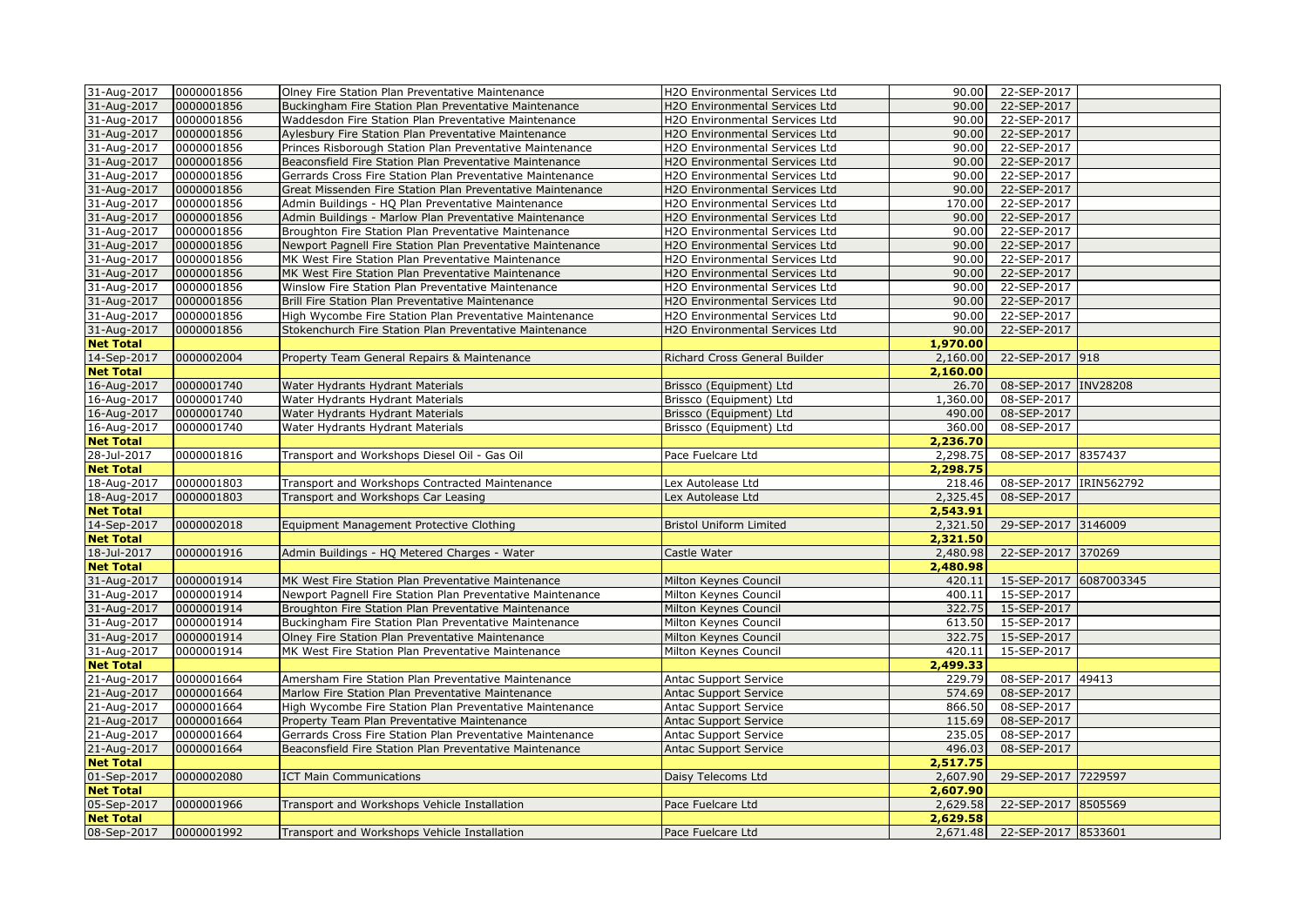| <b>Net Total</b> |            |                                                     |                                      | 2,671.48 |                         |                           |
|------------------|------------|-----------------------------------------------------|--------------------------------------|----------|-------------------------|---------------------------|
| 22-Sep-2017      | 0000002151 | Transport and Workshops Diesel Oil - Gas Oil        | Pace Fuelcare Ltd                    | 2,770.95 | 29-SEP-2017 8587013     |                           |
| <b>Net Total</b> |            |                                                     |                                      | 2,770.95 |                         |                           |
| 18-Jul-2017      | 0000001301 | Urban Search and Rescue Protective Clothing         | <b>Total Protection Uk Limited</b>   | 15.00    | 15-SEP-2017 786763      |                           |
| 18-Jul-2017      | 0000001301 | Urban Search and Rescue Protective Clothing         | <b>Total Protection Uk Limited</b>   | 52.50    | 15-SEP-2017             |                           |
| 18-Jul-2017      | 0000001301 | Urban Search and Rescue Protective Clothing         | <b>Total Protection Uk Limited</b>   | 2,730.00 | 15-SEP-2017             |                           |
| <b>Net Total</b> |            |                                                     |                                      | 2,797.50 |                         |                           |
| 25-Aug-2017      | 0000001936 | <b>ICT Computer Software</b>                        | <b>Warwick Int Computing Systems</b> | 3,045.32 | 15-SEP-2017 12224       |                           |
| <b>Net Total</b> |            |                                                     |                                      | 3,045.32 |                         |                           |
| 15-Aug-2017      | 0000001713 | Senior Management Team Subs Professional/Nat Bodies | <b>CFOA Services Ltd</b>             | 3,088.00 | 08-SEP-2017 CSL 16628   |                           |
| <b>Net Total</b> |            |                                                     |                                      | 3,088.00 |                         |                           |
| 08-Sep-2017      | 0000002030 | Transport and Workshops Car Leasing                 | Lex Autolease Ltd                    | 3,126.95 | 22-SEP-2017 IRIN565860  |                           |
| 08-Sep-2017      | 0000002030 | Transport and Workshops Contracted Maintenance      | Lex Autolease Ltd                    | 470.32   | 22-SEP-2017             |                           |
| <b>Net Total</b> |            |                                                     |                                      | 3,597.27 |                         |                           |
| 13-Jun-2017      | 0000001735 | Corporate Management Actuary Fees                   | Barnett Waddingham Llp               | 3,450.00 | 08-SEP-2017 S17/0981    |                           |
| <b>Net Total</b> |            |                                                     |                                      | 3,450.00 |                         |                           |
| 10-Jul-2017      | 0000001867 | Equipment Management Protective Clothing            | Jolly Safety Equipment Ltd           | 732.00   |                         | 08-SEP-2017 UK-17-0000220 |
| 10-Jul-2017      | 0000001867 | Equipment Management Protective Clothing            | Jolly Safety Equipment Ltd           | 732.00   | 08-SEP-2017             |                           |
| 10-Jul-2017      | 0000001867 | Equipment Management Protective Clothing            | Jolly Safety Equipment Ltd           | 732.00   | 08-SEP-2017             |                           |
| 10-Jul-2017      | 0000001867 | Equipment Management Protective Clothing            | Jolly Safety Equipment Ltd           | 732.00   | 08-SEP-2017             |                           |
| 10-Jul-2017      | 0000001867 | Equipment Management Protective Clothing            | Jolly Safety Equipment Ltd           | 732.00   | 08-SEP-2017             |                           |
| 10-Jul-2017      | 0000001867 | Equipment Management General Postage                | Jolly Safety Equipment Ltd           | 78.00    | 08-SEP-2017             |                           |
| <b>Net Total</b> |            |                                                     |                                      | 3,738.00 |                         |                           |
| 08-Sep-2017      | 0000001955 | Admin Buildings - HQ Electricity                    | Haven Power                          | 3,874.23 |                         | 15-SEP-2017  IN1102518780 |
| <b>Net Total</b> |            |                                                     |                                      | 3,874.23 |                         |                           |
| 05-Sep-2017      | 0000001954 | <b>ESMCP Consultancy Fees</b>                       | Mott MacDonald Ltd                   | 3,900.00 | 22-SEP-2017  IN00373900 |                           |
| <b>Net Total</b> |            |                                                     |                                      | 3,900.00 |                         |                           |
| 03-Sep-2017      | 0000001946 | <b>ICT Main Communications</b>                      | EE Ltd                               | 4,045.17 | 29-SEP-2017 01263680852 |                           |
| 03-Sep-2017      | 0000001946 | <b>ICT Main Communications</b>                      | EE Ltd                               | 42.80    | 29-SEP-2017             |                           |
| <b>Net Total</b> |            |                                                     |                                      | 4,087.97 |                         |                           |
| 26-Apr-2017      | 0000000367 | Short-term Creditors SAP GRIR Take On Balances      | <b>Bristol Uniform Limited</b>       | 4,097.69 | 08-SEP-2017 388662      |                           |
| 26-Apr-2017      | 0000000367 | Equipment Management PPE Repairs                    | <b>Bristol Uniform Limited</b>       | 118.83   | 08-SEP-2017             |                           |
| <b>Net Total</b> |            |                                                     |                                      | 4,216.52 |                         |                           |
| 16-Aug-2017      | 0000001861 | Transport and Workshops Car Leasing                 | Lex Autolease Ltd                    | 3,478.86 | 08-SEP-2017 MRI5845383  |                           |
| 16-Aug-2017      | 0000001861 | Transport and Workshops Contracted Maintenance      | Lex Autolease Ltd                    | 1,174.01 | 08-SEP-2017             |                           |
| <b>Net Total</b> |            |                                                     |                                      | 4,652.87 |                         |                           |
| 31-Aug-2017      | 0000001951 | Human Resources Occupational Health Nurse Sess      | M.K. Occupational Health             | 4,241.66 | 22-SEP-2017 90204       |                           |
| <b>Net Total</b> |            |                                                     |                                      | 4,241.66 |                         |                           |
| 23-Aug-2017      | 0000001746 | Equipment Management Welfare                        | Premier Hose Technology              | 76.60    | 08-SEP-2017 SI625837    |                           |
| 23-Aug-2017      | 0000001746 | Equipment Management Welfare                        | Premier Hose Technology              | 783.00   | 08-SEP-2017             |                           |
| 23-Aug-2017      | 0000001746 | Equipment Management Welfare                        | Premier Hose Technology              | 1,804.50 | 08-SEP-2017             |                           |
| 23-Aug-2017      | 0000001746 | Equipment Management General Postage                | Premier Hose Technology              | 50.00    | 08-SEP-2017             |                           |
| 23-Aug-2017      | 0000001746 | Equipment Management Welfare                        | Premier Hose Technology              | 2,074.88 | 08-SEP-2017             |                           |
| <b>Net Total</b> |            |                                                     |                                      | 4,788.98 |                         |                           |
| 24-Aug-2017      | 0000001913 | Prevention Community Safety Charges                 | Sprue Safety Products Ltd            | 5,250.00 | 22-SEP-2017 1108942     |                           |
| <b>Net Total</b> |            |                                                     |                                      | 5,250.00 |                         |                           |
| 21-Jul-2017      | 0000001972 | Prevention Community Safety Charges                 | Fireblitz Extinguisher Ltd           | 40.00    | 15-SEP-2017 12464       |                           |
| 21-Jul-2017      | 0000001972 | Prevention Community Safety Charges                 | Fireblitz Extinguisher Ltd           | 5,250.00 | 15-SEP-2017             |                           |
| <b>Net Total</b> |            |                                                     |                                      | 5,290.00 |                         |                           |
| 11-Sep-2017      | 0000001981 | Payroll Control Account Childcare Vouchers          | Sodexo P&MM Ltd Childcare Plus       | 6,328.17 | 15-SEP-2017 3350911     |                           |
| <b>Net Total</b> |            |                                                     |                                      | 6,328.17 |                         |                           |
| 07-Sep-2017      | 0000001970 | Operational Training Water Awareness Training       | R3 Safety & Rescue Ltd               | 6,771.00 | 22-SEP-2017 1039        |                           |
| <b>Net Total</b> |            |                                                     |                                      | 6,771.00 |                         |                           |
| 12-Jul-2017      | 0000001228 | Asset Control Account Asset Control Account         | Supply + Limited                     | 6,902.00 | 08-SEP-2017 0000030048  |                           |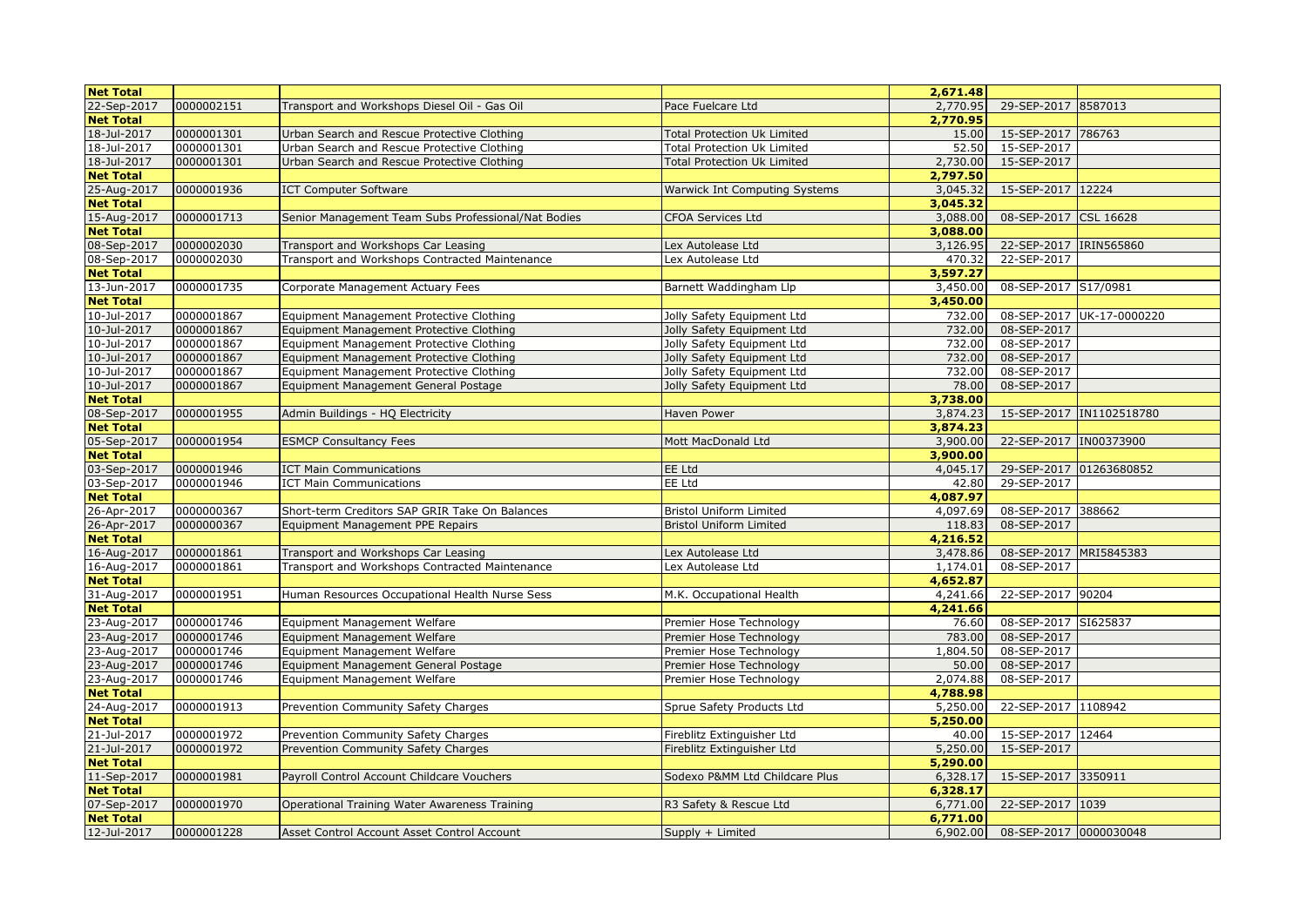| <b>Net Total</b> |            |                                                     |                                     | 6,902.00  |                        |                            |
|------------------|------------|-----------------------------------------------------|-------------------------------------|-----------|------------------------|----------------------------|
| 31-Aug-2017      | 0000001911 | Transport and Workshops Employment Agency Payments  | Truckeast Ltd                       | 7,700.00  | 22-SEP-2017 11691966   |                            |
| <b>Net Total</b> |            |                                                     |                                     | 7.700.00  |                        |                            |
| 05-Sep-2017      | 0000001967 | Transport and Workshops Vehicle Installation        | Pace Fuelcare Ltd                   | 8,095.40  | 22-SEP-2017 8505542    |                            |
| <b>Net Total</b> |            |                                                     |                                     | 8,095.40  |                        |                            |
| 22-Aug-2017      | 0000001718 | Short-term Creditors SAP GRIR Take On Balances      | Capita Integrated                   | 8,626.92  | 15-SEP-2017 6060025254 |                            |
| <b>Net Total</b> |            |                                                     |                                     | 8,626.92  |                        |                            |
| 28-Jul-2017      | 0000001413 | Equipment Management Welfare                        | Weber Rescue Uk Ltd                 | 660.00    | 29-SEP-2017 18-R1290   |                            |
| 28-Jul-2017      | 0000001413 | Equipment Management Welfare                        | Weber Rescue Uk Ltd                 | 320.00    | 29-SEP-2017            |                            |
| 28-Jul-2017      | 0000001413 | Equipment Management General Postage                | Weber Rescue Uk Ltd                 | 69.50     | 29-SEP-2017            |                            |
| 28-Jul-2017      | 0000001413 | Equipment Management Welfare                        | Weber Rescue Uk Ltd                 | 2,400.00  | 29-SEP-2017            |                            |
| 28-Jul-2017      | 0000001413 | Equipment Management Welfare                        | Weber Rescue Uk Ltd                 | 2,300.00  | 29-SEP-2017            |                            |
| 28-Jul-2017      | 0000001413 | Equipment Management Welfare                        | Weber Rescue Uk Ltd                 | 1,950.00  | 29-SEP-2017            |                            |
| 28-Jul-2017      | 0000001413 | Equipment Management Welfare                        | Weber Rescue Uk Ltd                 | 170.00    | 29-SEP-2017            |                            |
| 28-Jul-2017      | 0000001413 | Equipment Management Welfare                        | Weber Rescue Uk Ltd                 | 224.00    | 29-SEP-2017            |                            |
| 28-Jul-2017      | 0000001413 | Equipment Management Welfare                        | Weber Rescue Uk Ltd                 | 456.00    | 29-SEP-2017            |                            |
| $28 -$ Jul-2017  | 0000001413 | Equipment Management Welfare                        | Weber Rescue Uk Ltd                 | 228.00    | 29-SEP-2017            |                            |
| <b>Net Total</b> |            |                                                     |                                     | 8,777.50  |                        |                            |
| 22-Aug-2017      | 0000001717 | Asset Control Account Asset Control Account         | Assa Abloy Entrance Systems Ltd     | 5,497.50  | 08-SEP-2017 5546       |                            |
| 22-Aug-2017      | 0000001717 | Asset Control Account Asset Control Account         | Assa Abloy Entrance Systems Ltd     | 3,670.00  | 08-SEP-2017            |                            |
| <b>Net Total</b> |            |                                                     |                                     | 9,167.50  |                        |                            |
| 28-Jul-2017      | 0000001818 | Transport and Workshops Diesel Oil - Gas Oil        | Pace Fuelcare Ltd                   | 9,195.00  | 08-SEP-2017 8357328    |                            |
| <b>Net Total</b> |            |                                                     |                                     | 9,195.00  |                        |                            |
| 04-Sep-2017      | 0000001871 | Urban Search and Rescue Contracted Maintenance      | <b>Babcock Critical services-MA</b> | 9,464.93  | 15-SEP-2017 SMAI004886 |                            |
| <b>Net Total</b> |            |                                                     |                                     | 9,464.93  |                        |                            |
| 22-Aug-2017      | 0000001723 | Operational Apprentices Computer Hardware           | XMA Ltd                             | 9,792.75  | 08-SEP-2017 BU54157    |                            |
| <b>Net Total</b> |            |                                                     |                                     | 9,792.75  |                        |                            |
| 03-Mar-2017      | 0000001983 | Senior Management Team Subs Professional/Nat Bodies | <b>CFOA Services Ltd</b>            | 10,120.00 | 15-SEP-2017 CFOA4542   |                            |
| <b>Net Total</b> |            |                                                     |                                     | 10,120.00 |                        |                            |
| 18-Aug-2017      | 0000001739 | Asset Control Account Asset Control Account         | Newport Pagnell Construction Ltd    | 10,904.67 | 22-SEP-2017 W8636      |                            |
| <b>Net Total</b> |            |                                                     |                                     | 10,904.67 |                        |                            |
| 31-Aug-2017      | 0000001937 | Asset Control Account Asset Control Account         | Newport Pagnell Construction Ltd    | 10,904.67 | 22-SEP-2017 W8654      |                            |
| <b>Net Total</b> |            |                                                     |                                     | 10,904.67 |                        |                            |
| 31-Jul-2017      | 0000002061 | Procurement Computer Software                       | In-Tend Ltd                         | 750.00    | 22-SEP-2017 9596       |                            |
| 31-Jul-2017      | 0000002061 | Procurement Computer Software                       | In-Tend Ltd                         | 4,580.00  | 22-SEP-2017            |                            |
| 31-Jul-2017      | 0000002061 | Procurement Computer Software                       | In-Tend Ltd                         | 2,072.00  | 22-SEP-2017            |                            |
| 31-Jul-2017      | 0000002061 | Procurement Computer Software                       | In-Tend Ltd                         | 1,036.00  | 22-SEP-2017            |                            |
| 31-Jul-2017      | 0000002061 | Procurement Computer Software                       | In-Tend Ltd                         | 1,036.00  | 22-SEP-2017            |                            |
| 31-Jul-2017      | 0000002061 | Procurement Computer Software                       | In-Tend Ltd                         | 1,036.00  | 22-SEP-2017            |                            |
| 31-Jul-2017      | 0000002061 | Procurement Computer Software                       | In-Tend Ltd                         | 147.50    | 22-SEP-2017            |                            |
| 31-Jul-2017      | 0000002061 | Procurement Computer Software                       | In-Tend Ltd                         | 147.50    | 22-SEP-2017            |                            |
| 31-Jul-2017      | 0000002061 | Procurement Computer Software                       | In-Tend Ltd                         | 147.50    | 22-SEP-2017            |                            |
| 31-Jul-2017      | 0000002061 | Procurement Computer Software                       | In-Tend Ltd                         | 398.00    | 22-SEP-2017            |                            |
| <b>Net Total</b> |            |                                                     |                                     | 11,350.50 |                        |                            |
| 30-Jun-2017      | 0000001770 | Protection Computer Software                        | Experian Ltd                        | 11,790.00 |                        | 01-SEP-2017 HEX43000612512 |
| <b>Net Total</b> |            |                                                     |                                     | 11,790.00 |                        |                            |
| 07-Aug-2017      | 0000001491 | Asset Control Account Asset Control Account         | Supply + Limited                    | 13,990.00 | 08-SEP-2017 0000030347 |                            |
| <b>Net Total</b> |            |                                                     |                                     | 13,990.00 |                        |                            |
| 08-Sep-2017      | 0000001980 | Asset Control Account Asset Control Account         | Montagu Evans Llp                   | 14,756.96 | 15-SEP-2017 VA180426   |                            |
| <b>Net Total</b> |            |                                                     |                                     | 14,756.96 |                        |                            |
| 01-Sep-2017      | 0000001649 | Admin Buildings - Unit 7 Rents and Hire of Premises | WE BLACK LTD                        | 18,687.50 | 08-SEP-2017 1917A      |                            |
| <b>Net Total</b> |            |                                                     |                                     | 18,687.50 |                        |                            |
| 16-Aug-2017      | 0000001629 | <b>ICT Main Communications</b>                      | Updata Infrastructure Uk            | 18,951.98 | 01-SEP-2017 6092009755 |                            |
| <b>Net Total</b> |            |                                                     |                                     | 18,951.98 |                        |                            |